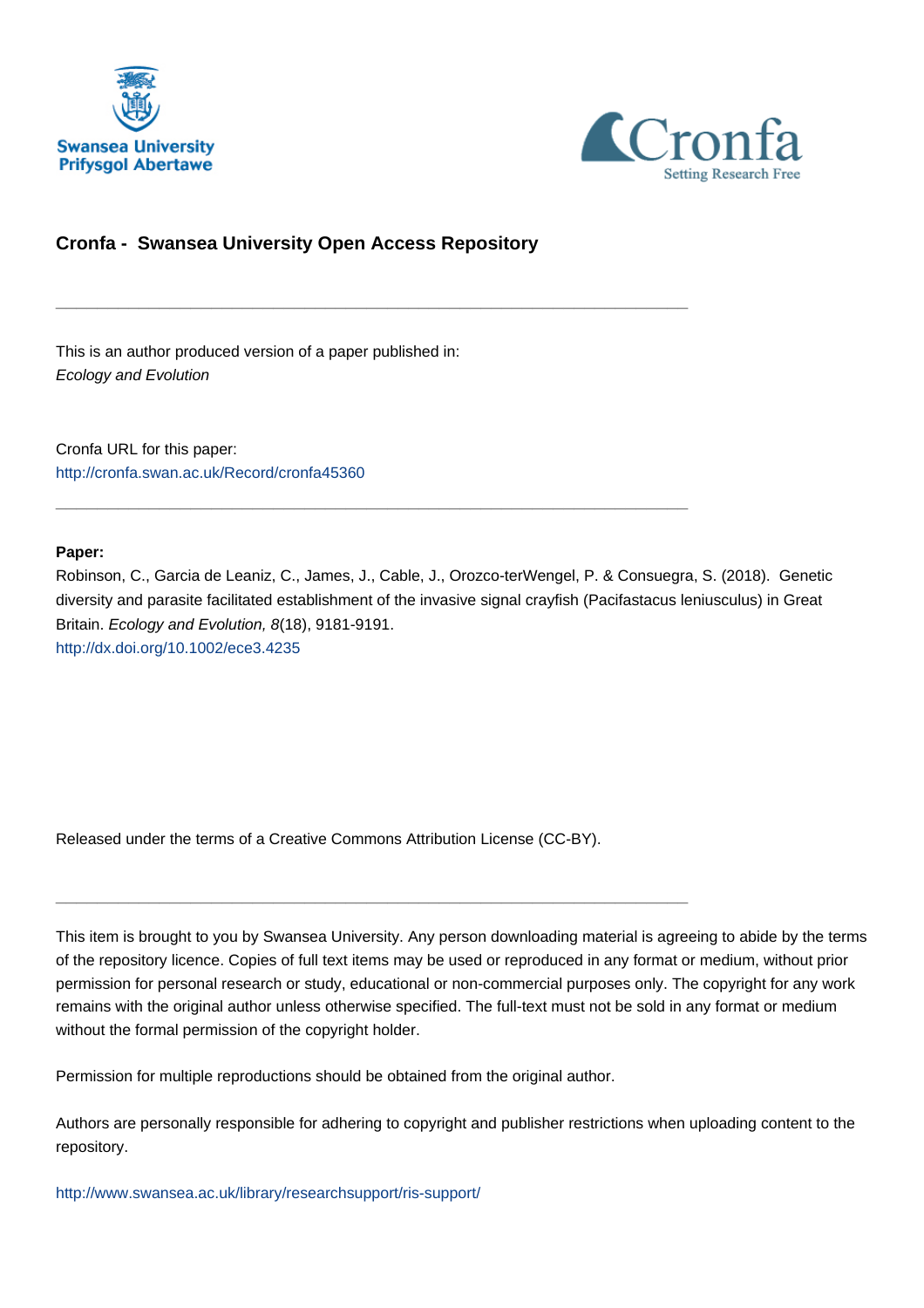#### ORIGINAL RESEARCH

# WILEY Ecology and Evolution

# **Genetic diversity and parasite facilitated establishment of the invasive signal crayfish (***Pacifastacus leniusculus***) in Great Britain**

**Chloe Victoria Robinson<sup>1</sup>** | **Carlos Garcia de Leaniz<sup>1</sup>** | **Joanna James2,3** | **Joanne Cable<sup>2</sup>** | **Pablo Orozco-terWengel<sup>2</sup>** | **Sofia Consuegra<sup>1</sup>**

1 Swansea University, Swansea, Wales, UK 2 Cardiff University, Cardiff, Wales, UK 3 Environment Agency, Brampton, UK

#### **Correspondence**

Sofia Consuegra, Swansea University, Singleton Park, Swansea, SA2 8PP Wales, UK. Email: s.consuegra@swansea.ac.uk

#### **Funding information**

Welsh Government; Higher Education Funding Council for Wales (HEFCW) through the Sêr Cymru National Research Network for Low Carbon Energy and Environment

#### **Abstract**

Successful establishment of non-native species is strongly influenced, among other factors, by the genetic variation of founding populations, which can be enhanced by multiple introductions through admixture. Coexisting pathogens can also facilitate the establishment of non-native species by detrimentally impacting on the native fauna acting as novel weapons. The signal crayfish (*Pacifastacus leniusculus*) is a highly invasive species, which has caused mass declines of native crayfish in Europe through displacement and transmission of the oomycete *Aphanomyces astaci* (crayfish plague), which is typically lethal to native European crayfish. However, whether *Aphanomyces astaci* may have facilitated the invasion of the signal crayfish is not known. We estimated the genetic diversity at microsatellite DNA loci, effective population size, and potential origins of seven infected and noninfected signal crayfish populations in Europe and one founder population in North America. Approximate Bayesian computation analysis and population structuring suggested multiple host introductions from diverse source populations, as well as higher heterozygosity among infected than uninfected populations, which could reflect a fitness advantage. Low effective population size, moderate heterozygosity, and lack of isolation by distance suggest that some invasive signal crayfish populations may not be fully established or that their genetic diversity may have been reduced by eradication attempts.

#### **KEYWORDS**

*Aphanomyces astaci*, crayfish plague, invasive species, microsatellite, population genetics, signal crayfish

#### **1** | **INTRODUCTION**

Non-native species are often vehicles for the introduction of novel pathogens (Miaud et al., 2016; Randolph & Rogers, 2010) which, as important drivers of evolution, can impact the structure and composition of native communities (Altizer, Harvell, & Friedle, 2003) and facilitate invasion success (Andreou, Arkush, Guégan, & Gozlan, 2012; Vilcinskas, 2015). Pathogens carried by non-native species

can act as novel weapons on invaded communities (Price et al., 1986) and cause host-switching (Lymbery, Morine, Kanani, Beatty, & Morgan, 2014; Peeler, Oidtmann, Midtlyng, Miossec, & Gozlan, 2011). The squirrelpox virus, for example, has facilitated the invasion of the North American gray squirrel (*Sciurus carolinensis*) in Europe (Collins et al., 2014), while the crayfish plague (caused by the oomycete *Aphanomyces astaci*) is expected to have played a similar role with the North American signal crayfish (*Pacifastacus leniusculus*;

This is an open access article under the terms of the Creative Commons Attribution License, which permits use, distribution and reproduction in any medium, provided the original work is properly cited.

© 2018 The Authors. *Ecology and Evolution* published by John Wiley & Sons Ltd.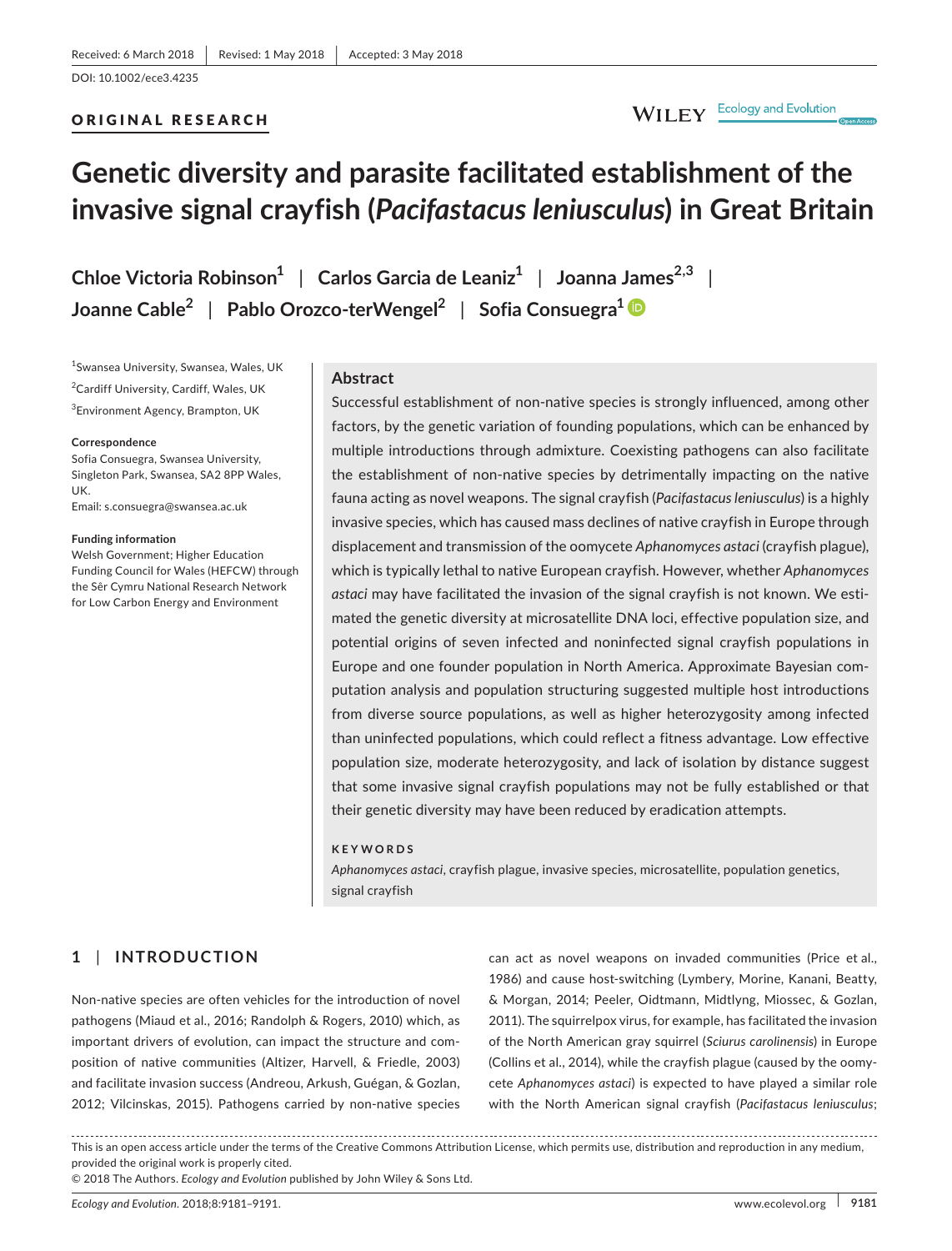**9182 WII FY** Ecology and Evolution <u>Construction Construction and the ROBINSON ET AL.</u>

see Edgerton et al., 2004; Kaldre, Paaver, Hurt, & Grandjean, 2017). In both cases, these novel pathogens threaten the survival of phylogenetically close indigenous species, like the red squirrel (*Sciurus vulgaris*) and two native crayfishes, the white-clawed crayfish, *Austropotamobius pallipes* and the noble crayfish, *Astacus astacus,* respectively. Yet, the extent to which novel pathogens drive invasion success is controversial (Blackburn & Ewen, 2017) and understanding why some species become established while others fail to do so remains a key question in invasion biology (Davis, 2009). Propagule pressure, phenotypic plasticity, and standing genetic diversity of founder populations are some of the most crucial factors that determine invasion success (Kolar & Lodge, 2001; Lee, 2002; Souty-Grosset, Grandjean, & Renault, 2015; Vanhaecke et al., 2015). In general, newly introduced populations tend to lose genetic diversity due to founder effects (Dlugosch & Parker, 2008). Some of these bottlenecked populations successfully disperse and establish despite their low genetic diversity. For example, the spiny-cheek crayfish (*Orconectes limosus*) is currently widespread across Europe despite having gone through a large bottleneck following a single introduction event of 90 individuals in 1890 (Filipová, Grandjean, Lieb, & Petrusek, 2011). In some cases, multiple introductions from different sources increase genetic diversity through admixture and facilitate establishment and dispersal (Allendorf & Lundquist, 2003; Consuegra, Phillips, Gajardo, & Garcia de Leaniz, 2011; Prentis, Wilson, Dormontt, Richardson, & Lowe, 2008).

Signal crayfish have been farmed across Great Britain since the 1970s (EA 2002) and accidental escapes, as well as deliberate stocking, have resulted in a number of populations becoming established in the wild (Alderman & Wickins, 1996; Griffiths, Collen, & Armstrong, 2004; Holdich 2003). Signal crayfish are much larger and more aggressive than their native counterparts, the whiteclawed crayfish, which they typically displace (Alderman & Wickins, 1996; Dunn et al., 2012; Griffiths et al., 2004; Peay, Guthrie, Spees, Nilsson, & Bradley, 2009). In addition to being displaced through competitive interactions, the white-clawed crayfish is highly susceptible to crayfish plague infection, which is asymptomatically carried predominately by the signal crayfish (Bubb, Thom, and Lucas 2006; Dunn et al., 2012; Grandjean et al., 2017; Maguire et al., 2016) and is often 100% lethal to infected native crayfish (Edgerton et al. 2004).

Signal crayfish appears to have dispersed rapidly across Great Britain over the last 30 years (James, Slater, & Cable, 2014; James et al., 2017) and carry a particularly virulent strain of *A. astaci*, which has caused mass mortalities of *A. pallipes* in several European populations (Collas et al., 2016; Grandjean et al., 2014, 2017). However, the extent to which its current distribution has been facilitated by multiple introductions (Filipová, Holdich, Lesobre, Grandjean, & Petrusek, 2009) and/or by the presence of *A. astaci* is unclear. In addition, some populations have been subjected to control measures, mainly through the mechanical removal of thousands of crayfish, but the impact of these control



FIGURE 1 Map of UK sampling sites for *Pacifastacus leniusculus*, infection status, and the three highly significant breaks in genetic continuity generated by BARRIER in relation to sample sites (1 = Sirhowy, 2 = Lugg, 3 = Dderw, 4 = Lea, 5 = Bachowey, 6 = Mochdre, 7 = Gavenny, 8 = Pant-y-Llyn)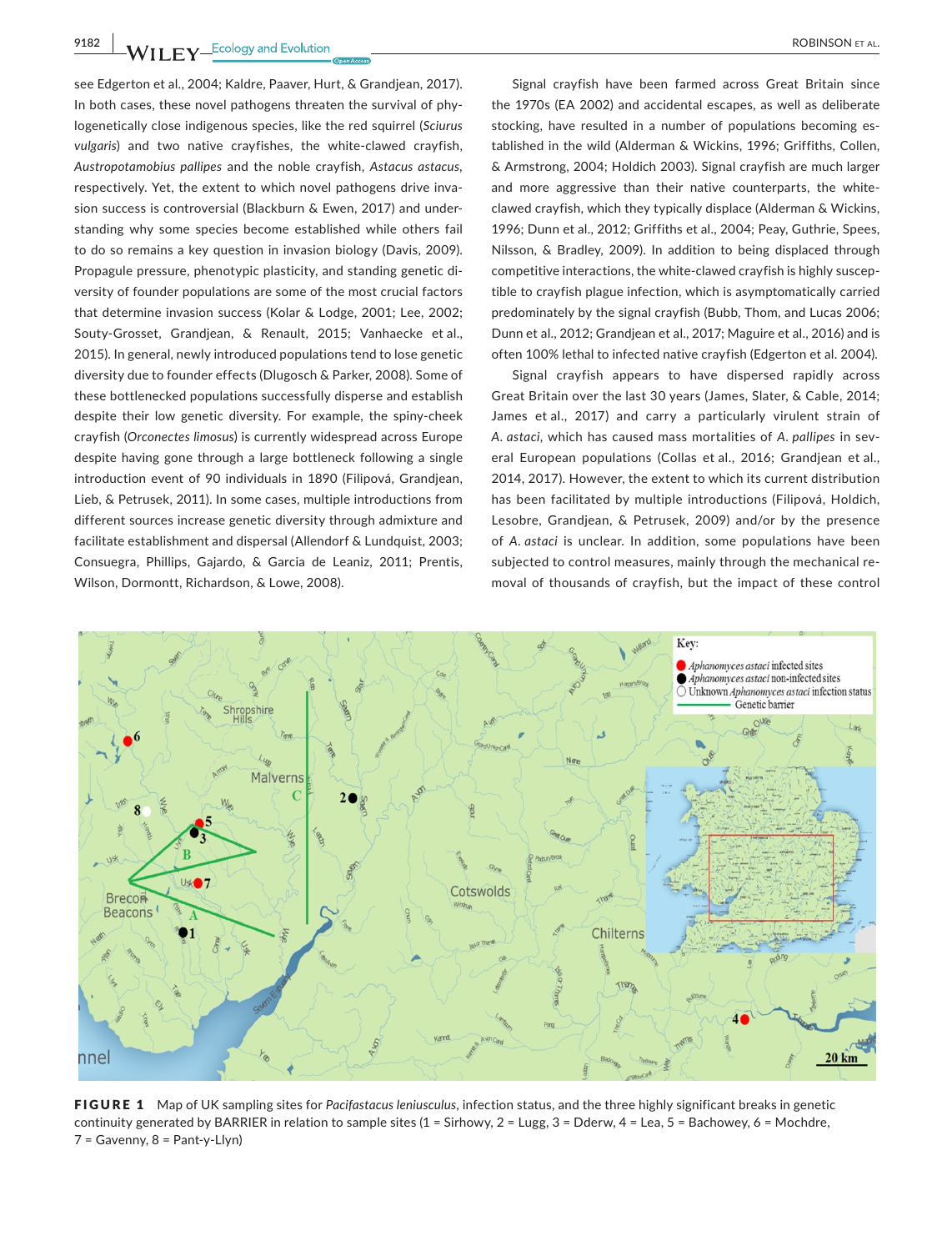measures is difficult to assess (Freeman, Turnbull, Yeomans, & Bean, 2010). Here, we compared the genetic diversity, effective population size, and potential origin of seven signal crayfish populations with different plague infection status and assessed the relative roles of the crayfish plague and multiple introductions in the establishment and dispersal of invasive crayfish in Great Britain.

#### **2** | **METHODS**

#### **2.1** | **Study sites and sample collection**

American signal crayfish were collected using baited crayfish traps (checked every 24 hrs) and hand netting (James et al., 2017), from five sites in Wales (Sirhowy, Dderw, Bachowey, Mochdre, and Gavenny) and two sites in England (Lugg and Lea) between May and September 2014 and one site (Pant-y-Llyn) in 2016 (Figure 1; Table 1). In addition, 30 crayfish were collected from a native population with unknown infection status in Oregon (US) as a reference for genetic diversity. The crayfish plague pathogen had not been detected at sites 1 (Sirhowy), 2 (Lugg) and 3 (Dderw), but had been isolated from crayfish at the remaining sites (James et al., 2017). Crayfish were collected under NRW Permits NT/CW065-C-652/5706/01 and NT/ CW081-B-797/3888/02.

#### **2.2** | **DNA extraction and amplification**

Total genomic DNA was extracted from each crayfish from a section of tail fan, soft abdominal cuticle and walking leg tissue using the DNeasy Tissue Kit (Qiagen, Sussex, UK) following the manufacturer's instructions (James et al., 2017). A total of 214 crayfish were analyzed using nine microsatellites (Table 2), in three separate multiplex reactions (Azuma, Usio, Korenaga, Koizum, & Takamura, 2011; Froufe et al., 2015). Extracted DNA was analyzed for quantity and quality using a Nanodrop 2000 (Thermo Fisher Scientific Inc., USA) and approximately 8 μg were used for amplification using the Qiagen Multiplex PCR kit, following the Qiagen multiplex reaction protocol (Qiagen) in a total volume of 12 μl. Each reaction consisted of the concentrations of primers detailed in (Froufe et al., 2015; Supporting InformationTable S1), with the exception of Scop31 (forward and reverse), which was reoptimized at 1 μM.

Amplification conditions consisted of a single-cycle initial activation step of 15 min at 95°C followed by a touchdown PCR of eight cycles with a 30 s denaturation step at 94°C, a 90 s annealing step starting at 64°C and descending in 2-cycle steps of 2°C (64, 62, 60, 58 and 56°C) and 90 s of extension at 72°C. Twenty-four additional cycles of PCR were then run as above at an annealing temperature of 56°C followed by a single final extension cycle of 30 min at 60°C. Microsatellites were resolved on an Applied Biosystems ABI3130xl Genetic Analyser (Applied Biosystems, Sussex, UK), and fragment length was determined using the GeneScan 500–LIZ size standard and scored using GeneMapper v45.0 (Applied Biosystems).

#### **2.3** | **Genetic analyses**

MICRO-CHECKER v2.2.3 (Van Oosterhout, William, Hutchinson, Wills, & Shipley, 2004) was used to assess presence of null alleles, large allele drop-outs and scoring errors due to stuttering. GENALEX v6.5 (Peakall & Smouse, 2006) was used to estimate effective number of alleles ( $N_{FE}$ ) and the populations' expected ( $H_E$ ) and observed heterozygosities  $(H<sub>O</sub>)$  respectively. Deviations from Hardy–Weinberg equilibrium and tests for linkage disequilibrium were investigated using GENEPOP online v4.0.10 (Rousset, 2008). Pairwise F<sub>ST</sub> values and heterozygosity per locus were calculated using FSTAT v1.2 (Goudet, 1995). Analysis of Molecular Variance (AMOVA) among populations, among individuals and within individuals was calculated in ARLEQUIN v3.1 (Excoffier, Laval, & Schneider, 2005). Homozygosity by locus (H<sub>L</sub>), which weighs the contribution of each locus to the homozygosity index depending on their allelic variability, was estimated for each individual in Cernicalin v1.0 (Aparicio, Ortego, & Cordero, 2006). Effective population size was estimated using  $N_e$ Estimator v2.01 (Do et al., 2014) for samples with a minimum of 19 individuals using the Linkage Disequilibrium method with allele frequencies larger than 0.02. For H<sub>1</sub> analyses, both the Oregon and Pant-y-Llyn populations were excluded, as crayfish plague infection status and therefore PCR forming units (PFU) values for these individuals were unknown.

STRUCTURE v2.3.4 (Pritchard, Stephens, & Donnelly, 2000), was used to estimate the most likely number of genetic clusters in the data. The analysis was run under the admixture ancestry model, computing the proportion of the genome of each individual originating from each cluster (*K*). The number of clusters tested ranged from *K* = 1 to 9, with 20 repetitions for each *K* value, and 60,000 MCMC steps discarding the first 10,000 as burn-in (Pritchard et al., 2000). The best fitting *K* value was estimated using StructureSelector (Li & Liu, 2017), which utilizes four alternative statistics (MEDMEDK, MEDMEAK, MAXMEDK, and MAXMEAK) to produce more accurate results for populations with uneven sample size.

BARRIER v2.2 (Manni, Guérard, & Heyer, 2004) was used to detect discontinuities in allelic frequencies between British crayfish populations based on genetic distance and geographical distance values using the Monmonier's maximum difference algorithm (Monmonier, 1973). Initially one data matrix containing pairwise  $F_{ST}$  values was imported in BARRIER to detect genetic barriers across all populations. Eight data matrices were then imported into BARRIER containing pairwise  $F_{ST}$  values per locus to assess the number of loci supporting each barrier and test for barrier robustness' (Manni et al., 2004).

The most likely scenario of colonization for UK populations was estimated using and Approximate Bayesian Computation approach implemented in the software DIYABC v2.1.0 (Cornuet et al., 2014). For this analysis the Lea, Mochdre, and Gavenny populations were grouped into one genetic group (pool 1) based on  $F_{ST}$  values and similarity of genetic clusters from the STRUCTURE analysis and the remaining populations were analyzed as separate populations. Three scenarios of colonization were tested (Figure 3): Scenario 1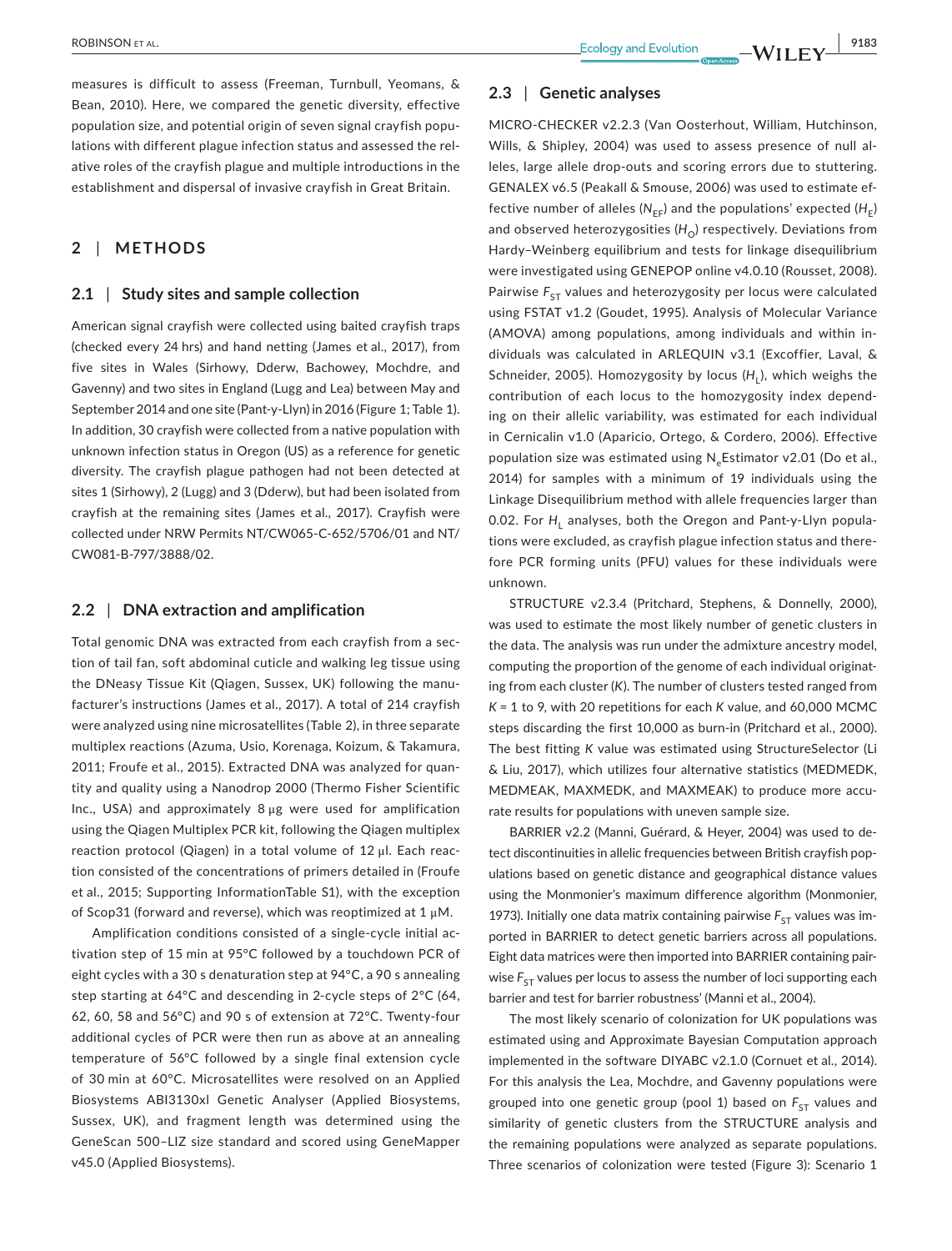**9184 WII FY** Ecology and Evolution **and Experiment Construction** ROBINSON ET AL.

– simultaneous divergence (null hypothesis), Scenario 2 – simultaneous divergence of Sirhowy, pool 1, Lugg, Bachowey and Dderw followed by divergence of Pant-y-Llyn from Bachowey, Scenario 3 – simultaneous divergence of Sirhowy, pool 1, Lugg, Bachowey and Dderw followed by admixture of pool 1 with Bachowey to produce the Pant-y-Llyn population. Default settings were used for mutation rates (generalized stepwise mutation model (Estoup, Jarne, & Cornuet, 2002) with a uniform prior distribution of mean mutation rate between  $10^{-4}$  and  $10^{-3}$ , priors were set uniformly distributed, prior distribution of individual locus mutation rates were set between 10−5 and 10−2 following a Gamma distribution with mean determined by the mean mutation rate across loci. Effective population sizes were set between 10 and 2,500 for all populations. A total of 1,000,000 simulations per scenario (1,2,3) were generated from the parameters prior distributions. Mean gene diversity across loci and mean M index diversity across loci (one sample summary statistics) were calculated for each population. Pre-evaluation of each scenario was carried out by generating Principal Component Analysis (PCA) plots based on summary statistics using 30,000 (1%) simulated data sets and the posterior distribution of the parameters was estimated using the logit function (Cornuet et al., 2014). For model checking, we performed a PCA using new simulated datasets (1,000,000 per scenario) drawn from the posterior distribution of parameters, which are also represented on the PCA. Two sample summary statistics were used in model checking (mean number of alleles, mean genic diversity, mean size variance,  $F_{ST}$ , classification index, shared allele distance and  $(d\mu)^2$  distance) to assess whether the observed data was included within the distribution of the predictive posterior parameters of the simulated data. Confidence in each scenario was obtained from the highest posterior probability using logistic regression, estimated by comparing the summary statistics from simulated and observed results, and from calculating type I and type II errors using 1000 simulated datasets (Cornuet et al., 2014).

Population heterozygosity and effective population size were compared between infected and noninfected populations using a Welch *t* test for unequal variances. We also modeled infection status (yes/no) and plague intensity (measured as density of plaque-forming units, PFU) in individual crayfish using population of origin as a random factor and individual homozygosity  $(H<sub>1</sub>)$  as a predictor with either a binomial logit link (infection status) or a Gaussian link (plague intensity, measured as log(PFU+0.5) with the *lme4* package in R, version 3.3.2.

#### **3** | **RESULTS**

#### **3.1** | **Host genetic diversity and population structuring**

MICRO-CHECKER results indicated that four microsatellites had significant evidence of null alleles (*p* = 0.001), however results of repeated analyses ( $F_{ST}$ , STRUCTURE) removing the affected microsatellites showed no obvious deviations from the results including all nine microsatellites (Supporting Information Table S2; Figure S1), therefore we carried out all subsequent analyses with all of them (Van Oosterhout et al., 2004). The nine microsatellite loci displayed moderate to high levels of polymorphism (H<sub>F</sub> between 0.5 and 0.7) across all the sites. All populations displayed a degree of deviation from Hardy–Weinberg equilibrium (HWE) across various loci due to lower than expected  $H_F$ . Of 81 Chi-square tests conducted (one per locus) 37 showed a significant deviation from HWE (Supporting Information Table S3) after sequential Bonferroni correction. The across loci population tests of HWE showed that all populations deviated significantly from HWE, displaying a deficiency of heterozygosity (*p* < 0.0001). Tests for linkage disequilibrium (LD) for each locus pair across all populations (Fisher's method) revealed only three significant associations of 36 pairwise comparisons after Bonferroni corrections, these were between LPL26 and LPL40, LPL6 and LPL45 and LPL26 and Scop9.

Across all populations, the mean number of alleles ranged from 4.11 to 8.56, with the Gavenny site having the highest mean number of alleles and the Sirhowy site the lowest across all populations sampled (Table 2). The mean expected heterozygosity (H<sub>E</sub>) across all populations ranged from 0.46 to 0.69 respectively. The mean effective number of alleles ranged from 2.25 in the Dderw site to 5.45 in the Gavenny site and for Lea the mean was 4.55. Across all loci, there was no significant difference in number of effective alleles (N<sub>EF</sub>) between populations (One-way ANOVA,  $F_{8,72} = 1.496$ ,  $p = 0.1739$ ). Effective population size (N<sub>e</sub>.) ranged between 12.9 (Sirhowy) and 90.4 (Gavenny; Supporting Information Table S2) and, probably due to small sample size, confidence intervals were relatively large (3.9–28.6).

The STRUCTURE and StructureSelector analyses indicated that *K* = 4 (Supporting Information Figure S2; Table S6) is the most likely number of clusters in the dataset for British populations only and *K* = 5 (Supporting Information Figure S3; Table S7) for the British populations plus Oregon (Figure 2a and b).

Pairwise population  $F_{ST}$  values were highly significant (after Bonferroni correction, *p* < 0.00138), with the exception of the Mochdre and Gavenny sites, and the Mochdre and Lea sites (Table 3). Among the UK populations, the Dderw displayed the highest divergence, with the highest pairwise F<sub>ST</sub> observed between the Dderw and Sirhowy populations ( $F_{ST} = 0.294$ , *p* < 0.001). The AMOVA results for all sites indicated that variation among populations accounted for 15% of the genetic differentiation, while variance among individuals within populations accounted for 31% and the remaining 54% was due to intraindividual variation (Table 4). Most populations displayed a relatively high degree of admixture (average *Q* value 69%), apart from Sirhowy and Dderw (average *Q* value of 91%). Geographically distant populations (e.g., Lea and Mochdre) displayed high levels of genetic similarity despite distance, which was reflected in lack of IBD in the Mantel test for UK populations (*y* = 0.0009*x* + 17.053,  $R^2$  = 0.0003,  $p > 0.05$ ).

Analysis of the most likely scenario of colonization suggested the simultaneous divergence of populations (Scenario 1), based on logistic regression and PCA results (Figure 3; Supporting Information Figure S5). Observed summary statistics did not deviate significantly from simulated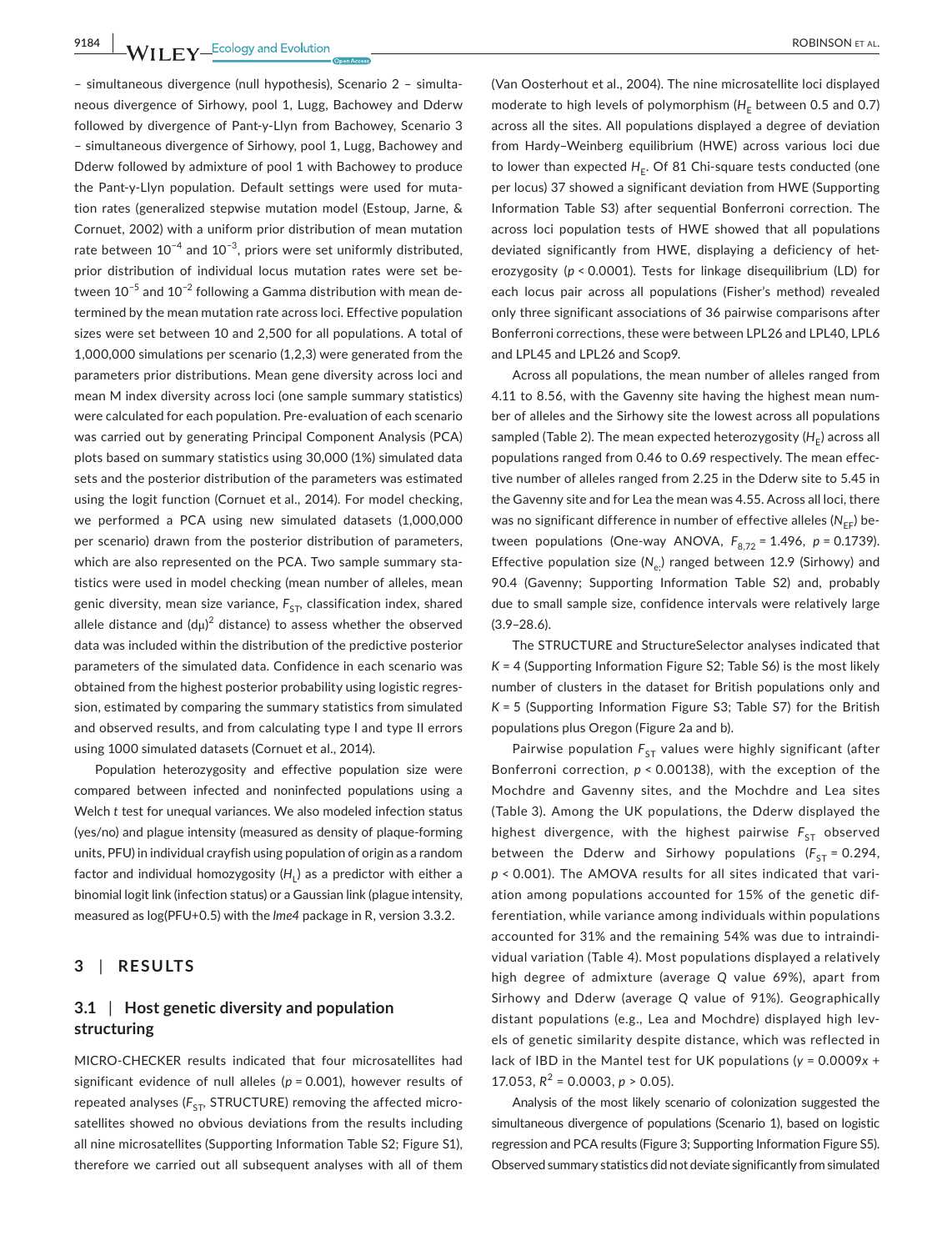TABLE 1 Sample site information for all nine populations of *Pacifastacus leniusculus* sampled in Great Britain, including site name, latitude and longitude, site type and origin, catchment, crayfish plague infection status, and number of crayfish collected per site

| Site No.       | Site name<br>(Country) | Latitude | Longitude   | Site type (Origin) | Catchment     | Infection status | No. of<br>crayfish<br>collected |
|----------------|------------------------|----------|-------------|--------------------|---------------|------------------|---------------------------------|
| 1              | Sirhowy (GB)           | 51.61628 | $-3.138935$ | Stream (Natural)   | Usk           | Noninfected      | 30                              |
| 2              | Lugs(GB)               | 52.10007 | $-2.420102$ | River (Natural)    | Wye           | Noninfected      | 30                              |
| 3              | Dderw (GB)             | 52.01450 | $-3.152826$ | Pond (Manmade)     | Wye           | Noninfected      | 30                              |
| $\overline{4}$ | Lea (GB)               | 51.47595 | $-0.043186$ | River (Natural)    | <b>Thames</b> | Infected         | 37                              |
| 5              | Bachowey (GB)          | 52.06341 | $-3.135126$ | River (Natural)    | Wye           | Infected         | 19                              |
| 6              | Mochdre (GB)           | 52.30137 | $-3.520527$ | Stream (Natural)   | Wye           | Infected         | 19                              |
| 7              | Gavenny (GB)           | 51.82175 | $-3.012968$ | River (Natural)    | Usk           | Infected         | 30                              |
| 8              | Pant-y-Llyn (GB)       | 52.10932 | $-3.405192$ | Pond (Manmade)     | Wye           | Unknown          | 32                              |
| 9              | Oregon (USA)           | 44.55362 | $-123.2539$ | Stream (Natural)   | Willamette    | Unknown          | 19                              |

TABLE 2 Summary statistics for each population of *Pacifastacus leniusculus*. *N* = number of individuals, *N*<sub>A</sub> = mean number of alleles,  $N_{EF}$  = mean number of effective alleles,  $N_e$  = effective population size,  $N_{PA}$ = mean number of private alleles,  $H_0$  = mean observed heterozygosity, *H*<sub>E</sub> = mean expected heterozygosity, *H*<sub>L</sub> = mean homozygosity by locus, *F*<sub>IS</sub> = mean fixation index

| Population  |          | N  | $N_A$ | $N_{EF}$ | $N_e$  | $N_{PA}$ | $H_{\rm O}$ | $H_{E}$ | $H_L$ | $F_{\text{IS}}$ |
|-------------|----------|----|-------|----------|--------|----------|-------------|---------|-------|-----------------|
| Sirhowy     | Mean     | 30 | 4.222 | 2.460    | 12.300 | 0.000    | 0.397       | 0.569   | 0.607 | 0.309           |
|             | $SE \pm$ |    | 0.795 | 0.195    | 8.000  | 0.000    | 0.076       | 0.041   | 0.030 | 0.121           |
| Lugg        | Mean     | 30 | 5.667 | 3.703    | 26.400 | 0.111    | 0.364       | 0.541   | 0.564 | 0.381           |
|             | $SE \pm$ |    | 1.280 | 0.890    | 17.000 | 0.111    | 0.112       | 0.117   | 0.032 | 0.105           |
| Dderw       | Mean     | 30 | 4.111 | 2.248    | 19.900 | 0.111    | 0.273       | 0.464   | 0.676 | 0.349           |
|             | $SE \pm$ |    | 0.790 | 0.301    | 11.200 | 0.111    | 0.079       | 0.090   | 0.030 | 0.116           |
| Lea         | Mean     | 37 | 7.778 | 4.552    | 76.500 | 0.444    | 0.426       | 0.628   | 0.516 | 0.328           |
|             | $SE \pm$ |    | 1.392 | 1.054    | 47.000 | 0.242    | 0.099       | 0.092   | 0.022 | 0.103           |
| Bachowey    | Mean     | 19 | 5.000 | 3.090    | 29.900 | 0.222    | 0.398       | 0.577   | 0.552 | 0.307           |
|             | $SE \pm$ |    | 0.772 | 0.527    | 14.600 | 0.147    | 0.080       | 0.079   | 0.036 | 0.087           |
| Mochdre     | Mean     | 19 | 6.778 | 4.108    | 42.800 | 0.111    | 0.427       | 0.653   | 0.525 | 0.367           |
|             | $SE \pm$ |    | 1.222 | 0.773    | 22.100 | 0.111    | 0.104       | 0.072   | 0.040 | 0.117           |
| Gavenny     | Mean     | 30 | 8.556 | 5.445    | 90.400 | 0.389    | 0.441       | 0.687   | 0.519 | 0.350           |
|             | $SE \pm$ |    | 1.730 | 1.430    | 49.500 | 0.564    | 0.073       | 0.073   | 0.035 | 0.081           |
| Pant-y-Llyn | Mean     | 32 | 5.444 | 3.449    | 14.200 | 0.556    | 0.350       | 0.574   | 0.594 | 0.428           |
|             | $SE \pm$ |    | 1.029 | 0.729    | 10.000 | 0.338    | 0.089       | 0.089   | 0.037 | 0.104           |
| Oregon      | Mean     | 19 | 7.222 | 4.191    | 32.600 | 1.556    | 0.374       | 0.588   | 0.502 | 0.404           |
|             | $SE \pm$ |    | 1.623 | 8.972    | 18.700 | 0.580    | 0.118       | 0.103   | 0.050 | 0.137           |

statistics and scaled posteriors aligned well with priors (Supporting Information Table S4). According to this scenario, six main colonization events could have taken place; (1) Sirhowy; (2) Dderw; (3) Bachowey; (4) pool 1 (Lea, Mochdre, and Gavenny), (5) Lugg, (6) Pant-y-Llyn.

Populations with the lowest degree of admixture (Sirhowy, Bachowey and Dderw) did not have a significantly lower heterozygosity ( $H<sub>E</sub>$  = 0.527) compared to populations which were more admixed (Lugg, Lea, Mochdre, Gavenny, Pant-y-Llyn; average H<sub>F</sub> = 0.617; *df* = 4.4; Welch *t* test; *p* = 0.098). Results from BARRIER suggested that the most likely number of discontinuities in genetic connectivity was due to three barriers (Supporting Information Figure S4), the strongest division occurring between Sirhowy and all the other sites (Barrier a; Figure 1). The next largest discontinuity was observed between Dderw and surrounding populations (Barrier b; Figure 1), while the third barrier separated Lugg from the Welsh populations (Barrier c; Figure 1; site 2). All barriers were supported by seven of nine loci.

## **3.2** | **Aphanomyces astaci infection levels and population genetic diversity**

Infected crayfish populations had a significantly higher mean expected heterozygosity than uninfected ones  $(H_E$  infected = 0.64,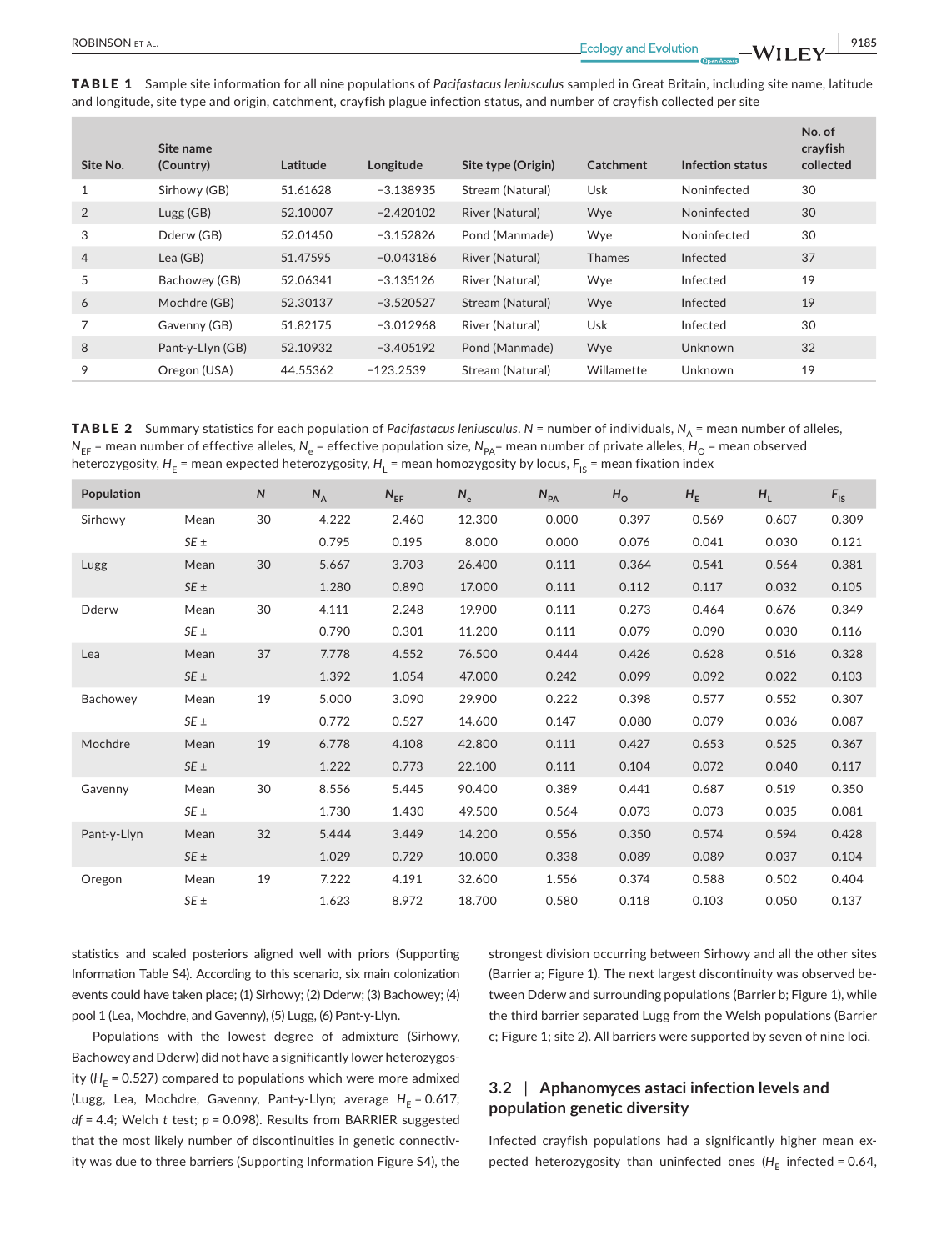**9186 WII FY** Ecology and Evolution **and Experiment Construction** ROBINSON ET AL.

 $SE = 0.02$ ;  $H_E$  uninfected = 0.52,  $SE = 0.02$ ; Welch two sample  $t$  test = 3.509,  $df = 4.5$ ,  $p = 0.019$ ), while their effective population size did not differ significantly between them (average N<sub>c</sub> infected = 59.90 *SE* = 24.48; average *N*e uninfected = 19.73 *SE* = 5.51; Welch two sample *t* test = 2.36, *df* = 3.4, *p* = 0.06).

Mean *H*<sub>L</sub> for each population ranged from 0.50 to 0.68 (0 being heterozygous and 1 being completely homozygous). Crayfish populations differed significantly in individual homozygosity (Figure 4;  $F_{6,187}$  = 3.71,  $p$  = 0.002), with infected populations having a significantly lower homozygosity by locus. Crayfish populations also differed significantly in plague infection loads ( $F_{6,187}$  = 38.27, *p* < 0.001), but homozygosity did not explain the probability that an individual would be infected (*z* = 1.337, *p* = 0.181) or the intensity of infection  $(t_{186.94} = 0.874, p = 0.383)$  when controlling for population of origin (Supporting Information Table S5).

#### **4** | **DISCUSSION**

Signal crayfish represents an ideal species to test the roles of genetic diversity and pathogens as novel weapons on invasion success, as the species is highly invasive throughout most of Europe, and Great

Britain in particular. Its success has been attributed to preadaptation, aggressive behavior, niche plasticity, and the presence of the highly infectious *A. astaci* (Becking et al., 2015; Holdich, James, Jackson, & Peay, 2014; Hudina, Galić, Roessink, & Hock, 2011; James et al., 2014). Admixture between lineages could have also facilitated the establishment of this species, allowing populations to overcome founder effects and loss of genetic diversity (Kolbe et al., 2004; Rius & Darling, 2014), particularly when combined with high propagule pressure (Consuegra et al., 2011), but this had not been considered before. In Britain, the species has continued to spread despite management and control measures (Holdich et al., 2014).

The invasive signal crayfish populations we studied had small effective population sizes and low to moderate genetic diversity, despite having been established for more than 25 years (*c.* 25 generations), which is similar to what is observed in other invasive crayfish species populations, (e.g., the red swamp crayfish (*Procambarus clarkii*) in China (Yue, Li, Bai, Wang, & Feng, 2010), Mexico and Costa Rica (Belfiore & May, 2000; NBN 2009; Torres & Álvarez, 2012). It is possible that the low levels of heterozygosity observed are the result of recurrent translocations of small numbers of signal crayfish which may have resulted in founder effects (Gouin, Grandjean, & Souty-Grosset, 2006). None of the populations were in Hardy–Weinberg



FIGURE 2 (a) STRUCTURE analysis for UK *Pacifastacus leniusculus* populations at *K* = 4 clusters; each bar represents an individual crayfish, the different colors represent different clusters and therefore indicate the proportion of each crayfish attributed to each cluster. Infection status is stated above the output and corresponding population names stated below for each population. (b) STRUCTURE analysis for all nine *P. leniusculus* populations at *K* = 5 clusters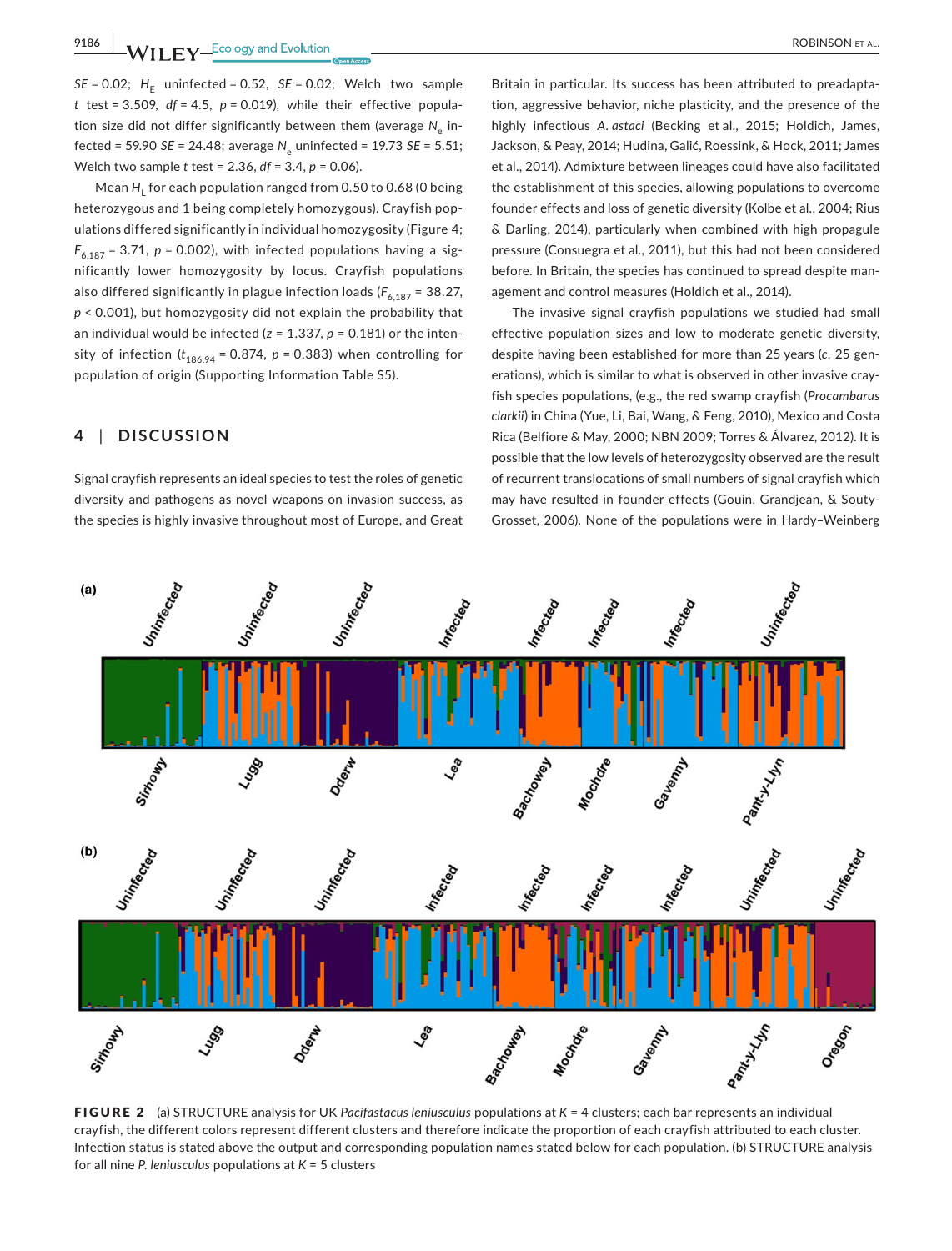**TABLE 3** Pairwise  $F_{ST}$  values (below diagonal) and significance (above diagonal) for nine populations of invasive *Pacifastacus leniusculus* sampled in Great Britain

|             | Sirhowy | Lugg    | <b>Dderw</b> | Lea    | <b>Bachowev</b> | Mochdre   | Gavenny   | Pant-y-Llyn        | Oregon |
|-------------|---------|---------|--------------|--------|-----------------|-----------|-----------|--------------------|--------|
| Sirhowy     | 0.000   | $\star$ | $\star$      | $\ast$ | $\ast$          | $\star$   | $\ast$    | $\ast$             | $\ast$ |
| Lugg        | 0.206   | 0.000   |              |        | $\star$         | $\star$   |           | $\star$            | $\ast$ |
| Dderw       | 0.294   | 0.138   | 0.000        | $\ast$ | $\ast$          | $\ast$    | $\star$   | $\ast$             | $\ast$ |
| Lea         | 0.162   | 0.041   | 0.139        | 0.000  | $\ast$          | <b>NS</b> | $\star$   | $\ast$             | $\ast$ |
| Bachowey    | 0.195   | 0.085   | 0.145        | 0.056  | 0.000           | $\ast$    | $\ast$    | $\ast$             | $\ast$ |
| Mochdre     | 0.150   | 0.053   | 0.148        | 0.026  | 0.050           | 0.000     | <b>NS</b> | $\dot{\mathbf{x}}$ | $\ast$ |
| Gavenny     | 0.155   | 0.056   | 0.129        | 0.029  | 0.063           | 0.017     | 0.000     | $\star$            | $\ast$ |
| Pant-y-Llyn | 0.199   | 0.064   | 0.100        | 0.037  | 0.017           | 0.052     | 0.052     | 0.000              | $\ast$ |
| Oregon      | 0.334   | 0.337   | 0.410        | 0.273  | 0.312           | 0.253     | 0.258     | 0.315              | 0.000  |

*Notes*. Significance values for each pairwise comparison adjusted by sequential Bonferroni's corrections. \* *p* < 0.00138.

TABLE 4 Results of analysis of molecular variance (AMOVA) for all nine populations of invasive *Pacifastacus leniusculus*, presenting the different sources of variation (among populations, among individuals, within individuals), degrees of freedom (*df*), sum of squared differences (SSD), variance components, percentage variation, and *p* value for each source

| Source of variance | df  | SSD     | <b>Variance components</b> | Percentage variation | p Value |
|--------------------|-----|---------|----------------------------|----------------------|---------|
| Among populations  |     | 235.163 | 0.475                      | 14.892               | < 0.001 |
| Among individuals  | 236 | 876.566 | 1.001                      | 31,400               | < 0.001 |
| Within individuals | 245 | 419.500 | 1.712                      | 53.708               | < 0.001 |

equilibrium and all had lower than expected heterozygosity, which is consistent with founder effects. In addition, lack of isolation by distance and strong population structuring could be the result of multiple introductions from different sources (Le Roux & Wieczorek, 2008; Roman & Darling, 2007) or of small founder sizes followed by genetic drift and isolation. Eradication efforts over the last 10 years, such as the removal of *c.* 56,000 crayfish in the Bachowey (Abdelkrim, Pascal, & Samadi, 2007; WUF, 2012), could have also contributed to decreasing genetic diversity and increasing population structuring, but the documentation of these events is too scarce to draw any conclusions.

Evidence of four main genetic clusters in the introduced signal crayfish populations, the strong differentiation  $(F_{ST})$  values and the most likely colonization scenario support the assumption that current crayfish populations in Britain are not genetically homogenous, a phenomenon common in invasive species originating from different origins (Zalewski, Michalska-Parda, Bartoszewicz, Kozakiewicz, & Brzeziński, 2010). The most likely colonization scenario for signal crayfish in the sites sampled in Britain suggested that populations most likely originated from six source populations with varying levels of genetic diversity, although some caution is warranted in the interpretation of the results due to the deviations from Hardy–Weinberg equilibrium. The observed spatial pattern of infected crayfish populations is best explained by considering numerous founder events and further colonization helped by human-mediated dispersal. This corresponds well to the diversity of mitochondrial DNA previously observed for this species in Europe

(including six different haplotypes in the British Isles), which lacks a geographical pattern and has been attributed to different introductions and secondary human-mediated translocations (Petrusek, Filipova, Kozubíková-Balcarová, & Grandjean, 2017), and would explain why some infected populations (Lea, Mochdre, and Gavenny) have a common genetic background, similar to what has been observed in the Czech Republic (Kozubíková et al., 2008). Infected crayfish populations had higher heterozygosity than uninfected populations which, if representative of whole genome heterozygosity, could represent higher fitness (Forstmeier, Schielzeth, Mueller, Ellegren, & Kempenaers, 2012; Reed & Frankham, 2003). The presence of infected and uninfected signal crayfish in close proximity (i.e., Dderw and Bachowey) could be a consequence of physical barriers and is important in relation to the conservation of endangered native crayfish populations, as invasive signal crayfish and native European crayfish can coexist in the absence of plague (Bubb, Thom, & Lucas, 2005; Diéguez-Uribeondo, 2006; Filipová, Petrusek, Matasová, Delaunay, & Grandjean, 2013). Native crayfish tend to inhabit refugia in the headwaters of numerous catchments within Britain, some of which have tested positive for *A. astaci* downstream (Bubb et al., 2005; Filipová et al., 2013).

In summary, it is likely that human-mediated dispersal has contributed to the numerous colonization events from a minimum of four genetic origins and further facilitated population expansion and succession of signal crayfish. Populations with *A. astaci* displayed higher heterozygosity, which could potentially be an indication of fitness benefits or a consequence of the absence of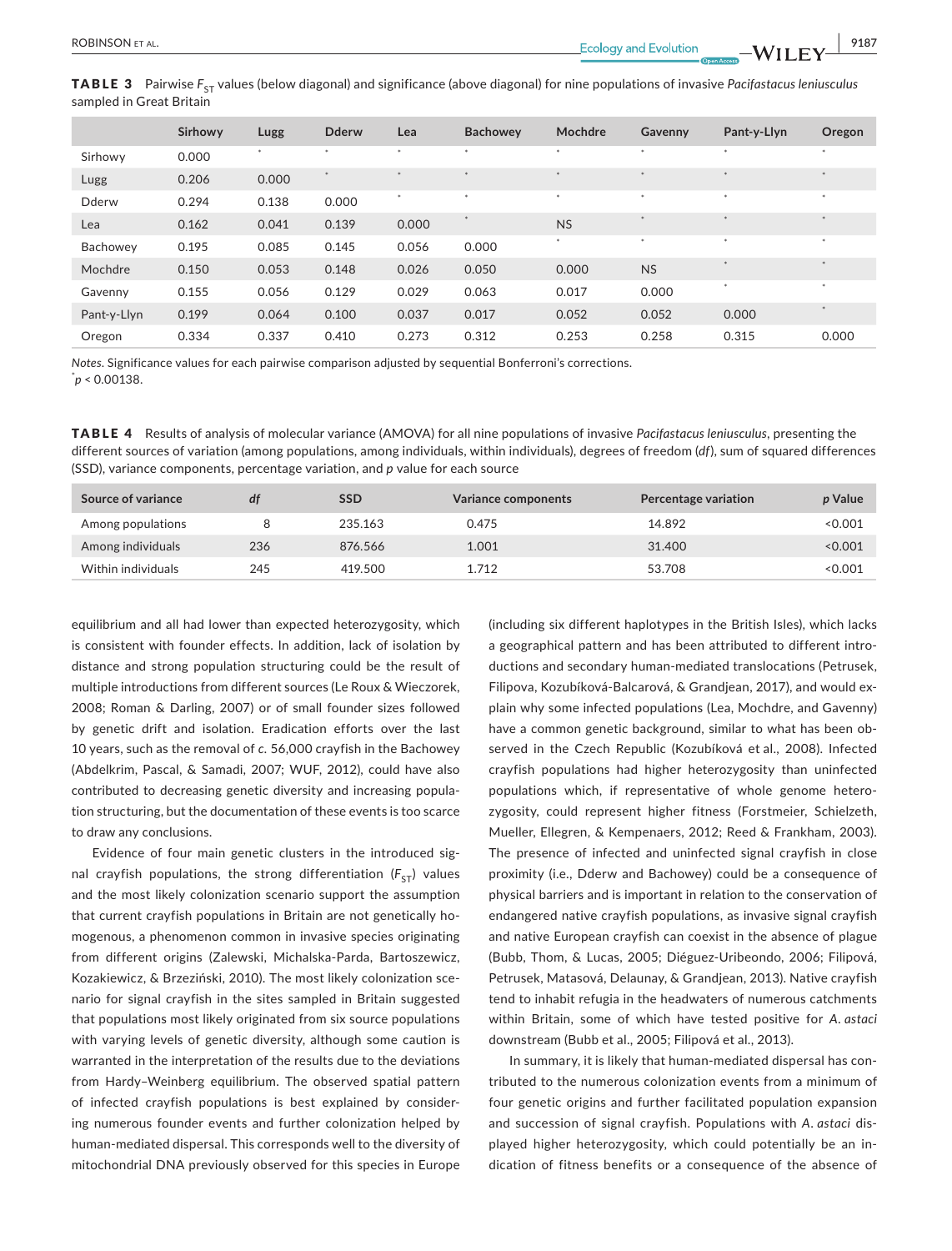

FIGURE 3 Three scenarios of signal crayfish colonization tested using approximate Bayesian computation analysis (ABC), (a) Simultaneous divergence (Scenario 1); simultaneous divergence of Sirhowy, Pool 1, Lugg, Bachowey, and Dderw, followed by divergence of Pant-y-Llyn from Bachowey (Scenario 2); and simultaneous divergence of Sirhowy, Pool 1, Lugg, Bachowey, and Dderw, followed by admixture of pool 1 with Bachowey to produce Pant-y-Llyn (Scenario 3), (b) Reliability of scenarios displayed through posterior probabilities as the logistic regressions, (c) Principal component analysis (PCA) showing the fit of posterior distributions for Scenario 1

competition with native crayfish; however, physical and/or environmental barriers to dispersal may have additionally contributed to differences in *A. astaci* infection levels between populations as opposed to the varying genetic diversity of individual crayfish. Despite this species' invasion success, low effective population size and levels of genetic diversity observed suggest that populations are either still establishing in Great Britain and have not yet overcome the effects of founder effects or have suffered a decrease in local genetic diversity as a result of invasive crayfish removal programs. The success of local management programs is difficult to assess, as crayfish populations are very difficult to eradicate by mechanical means (Freeman et al., 2010), and negative density dependence can improve the body condition of survivors (Moorhouse & Macdonald, 2011). However, our study

suggests that genetic monitoring before and after physical removal of crayfish can provide measures of genetic diversity and effective population size that could be used to assess the population consequences of removal actions.

#### **ACKNOWLEDGMENTS**

This research was funded by Welsh Government and Higher Education Funding Council for Wales (hefcw) through the Sêr Cymru National Research Network for Low Carbon Energy and Environment (NRN-LCEE; AQUAWALES research cluster). We would like to thank: Dr. Guillermo Giannico (Oregon University) for trapping, collecting, and sending samples from Oregon; and Dr. Stephen Marsh-Smith, Louis MacDonald-Ames, & Hayden Probert (Wye &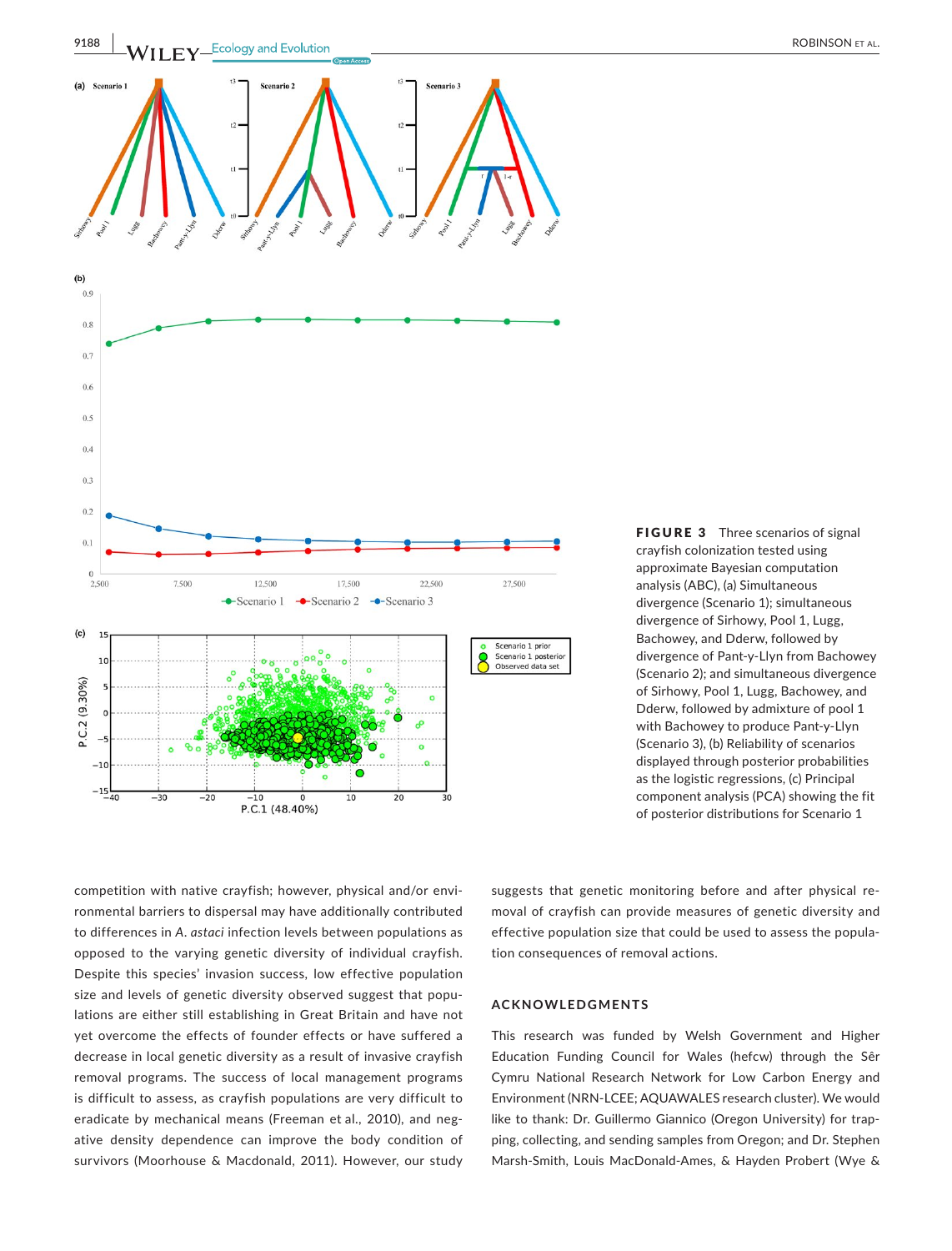

FIGURE 4 Homozygosity by locus (H<sub>1</sub>) values for each of the crayfish populations with known infection status

Usk Foundation), who provided advice, access to field sites, trapping equipment, and significant time monitoring traps throughout the duration of the research.

#### **CONFLICT OF INTEREST**

None declared.

#### **AUTHOR CONTRIBUTIONS**

SC & CVR designed the study; CVR performed the genetic analyses with advice from SC and POTW; JC & JJ contributed samples and information; CGL performed statistical analyses; and CVR, SC, and CGL wrote the manuscript, which was revised by of all the authors.

#### **DATA ACCESSIBILITY**

Raw data (microsatellite genotypes per individual, parasite loads) will be archived in Dryad upon acceptance.

#### **ORCID**

*Sofia Consuegra* http://orcid.org/0000-0003-4403-2509

#### **REFERENCES**

- Abdelkrim, J., Pascal, M., & Samadi, S. (2007). Establishing causes of eradication failure based on genetics: Case study of ship rat eradication in Ste. Anne Archipelago. *Conservation Biology*, *21*, 719–730. https://doi.org/10.1111/j.1523-1739.2007.00696.x
- Alderman, D. J., & Wickins, J. F. (1996). Crayfish culture; laboratory leaflet number 76, edited by F. D. Laboratory. Lowestoft: Ministry of Agriculture, Fisheries and Food Directorate of Fisheries Research.

- Allendorf, F. W., & Lundquist, L. L. (2003). Introduction: Population biology, evolution, and control of invasive species. *Conservation Biology*, *17*, 24–30. https://doi.org/10.1046/j.1523-1739.2003.02365.x
- Altizer, S., Harvell, D., & Friedle, E. (2003). Rapid evolutionary dynamics and disease threats to biodiversity. *Trends in Ecology and Evolution*, *18*, 589–596. https://doi.org/10.1016/j.tree.2003.08.013
- Andreou, D., Arkush, K. D., Guégan, J. F., & Gozlan, R. E. (2012). Introduced pathogens and native freshwater biodiversity: A case study of *Sphaerothecum destruens*. *PLoS ONE*, *7*, e36998. https://doi. org/10.1371/journal.pone.0036998
- Aparicio, J. M., Ortego, J., & Cordero, P. J. (2006). What should we weigh to estimate heterozygosity, alleles or loci? *Molecular Ecology*, *15*, 4659–4665. https://doi.org/10.1111/j.1365-294X.2006.03111.x
- Azuma, N., Usio, N., Korenaga, T., Koizum, I., & Takamura, N. (2011). Genetic population structure of the invasive signal crayfish *Pacifastacus leniusculus* in Japan inferred from newly developed microsatellite markers. *Plankton and Benthos Research*, *6*, 187–194. https://doi.org/10.3800/pbr.6.187
- Becking, T., Mrugała, A., Delaunay, C., Svoboda, J., Raimond, M., Viljamaa-Dirks, S., … Braquart-Varnier, C. (2015). Effect of experimental exposure to differently virulent *Aphanomyces astaci* strains on the immune response of the noble crayfish *Astacus astacus*. *Journal of Invertebrate Pathology*, *132*, 115–124. https://doi. org/10.1016/j.jip.2015.08.007
- Belfiore, N. M., & May, B. (2000). Variable microsatellite loci in red swamp crayfish, *Procambarus clarkii*, and their characterization in other crayfish taxa. *Molecular Ecology*, *9*, 2155–2234.
- Blackburn, T. M., & Ewen, J. G. (2017). Parasites as drivers and passengers of human-mediated biological invasions. *EcoHealth*, *14*, 61–73. https://doi.org/10.1007/s10393-015-1092-6
- Bubb, D. H., Thom, T. J., & Lucas, M. C. (2005). The within-catchment invasion of the non-indigenous signal crayfish *Pacifastacus leniusculus* (Dana), in upland rivers. *KMAE*, *376*, 665–673.
- Bubb, D. H., Thom, T. J., & Lucas, M. C. (2006). Movement, dispersal and refuge use of co-occurring introduced and native crayfish. *Freshwater Biology*, *51*, 1359–1368. https://doi. org/10.1111/j.1365-2427.2006.01578.x
- Collas, M., Becking, T., Delpy, M., Pflieger, M., Bohn, P., Reynolds, J., & Grandjean, F. (2016). Monitoring of white-clawed crayfish (*Austropotamobius pallipes*) population during a crayfish plague outbreak followed by rescue. *KMAE*, *417*, 1–8.
- Collins, L. M., Warnock, N. D., Tosh, D. G., McInnes, C., Everest, D., Montgomery, W. I., … Reid, N. (2014). Squirrelpox virus: Assessing prevalence, transmission and environmental degradation. *PLoS ONE*, *9*, e89521. https://doi.org/10.1371/journal.pone.0089521
- Consuegra, S., Phillips, N., Gajardo, G., & Garcia de Leaniz, C. (2011). Winning the invasion roulette: Escapes from fish farms increase admixture and facilitate establishment of non-native rainbow trout. *Evolutionary Applications*, *4*, 660–671. https://doi. org/10.1111/j.1752-4571.2011.00189.x
- Cornuet, J. M., Pudlo, P., Veyssier, J., Dehne-Garcia, A., Gautier, M., Leblois, R., … Estoup, A. (2014). DIYABC v2.0: A software to make Approximate Bayesian Computation inferences about population history using Single Nucleotide Polymorphism. DNA sequence and microsatellite data. *Bioinformatics*, *30*, 1187–1189. https://doi. org/10.1093/bioinformatics/btt763
- Davis, M. A. (2009). *Invasion biology* (288 pp). Oxford, UK: Oxford University Press.
- Diéguez-Uribeondo, J. (2006). The dispersion of the *Aphanomyces astaci* carrier *Pacifastacus leniusculus* by humans represents the main cause of disappearance of the indigenous crayfish *Austropotamobius pallipes* in Navarra. *Bulletin Français de la Pêche et de la Pisciculture*, *380*, 1303–1312. https://doi.org/10.1051/kmae:2006036
- Dlugosch, K. M., & Parker, I. M. (2008). Founding effects in species invasions: Genetic variation, adaptive evolution, and the role of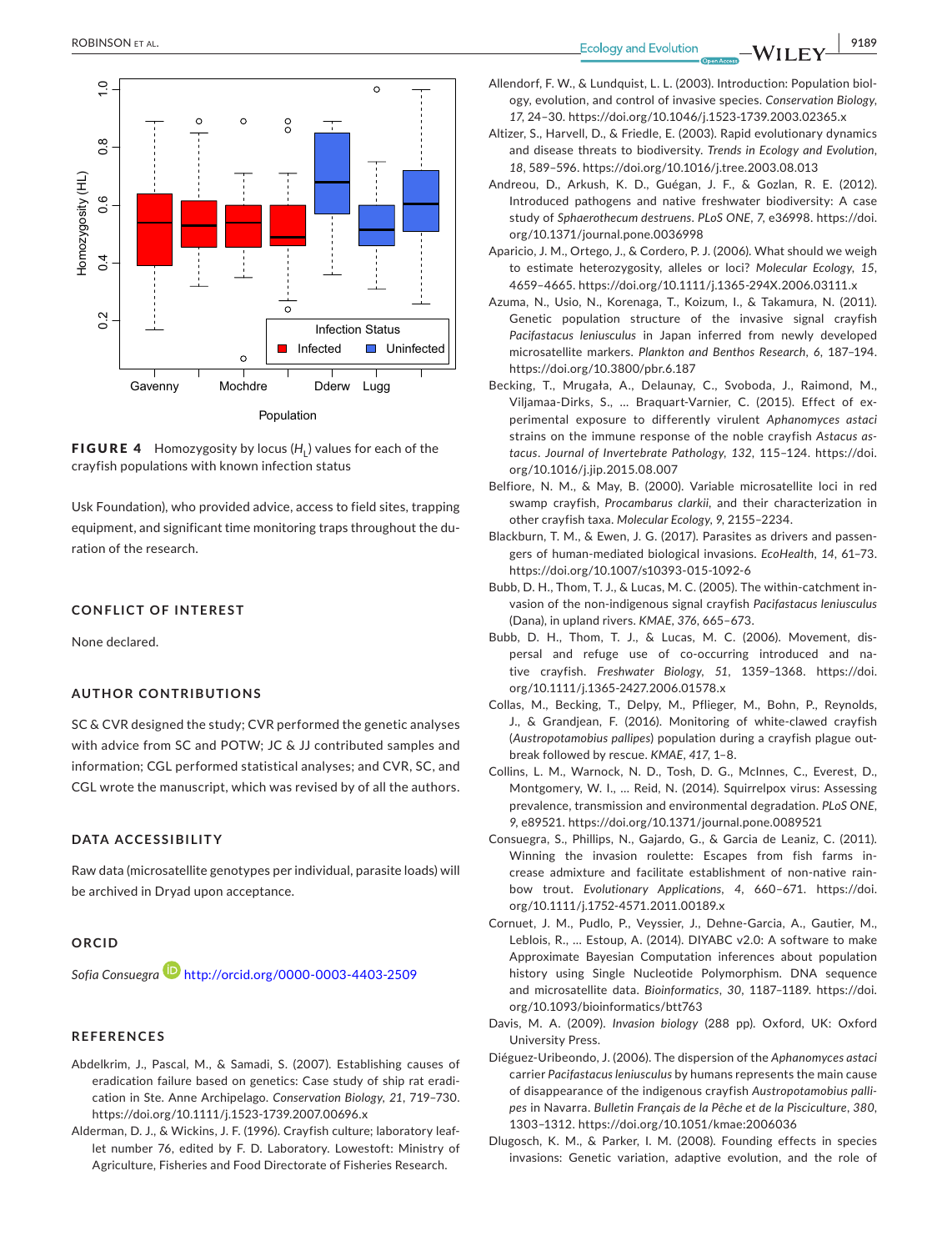**9190 |**  ROBINSON et al.

multiple introductions. *Molecular Ecology*, *17*, 431–449. https://doi. org/10.1111/j.1365-294X.2007.03538.x

- Do, C., Waples, R. S., Peel, D., Macbeth, G. M., Tillett, B. J., & Ovenden, J. R. (2014). NeEstimator v2: Re-implementation of software for the estimation of contemporary effective population size (Ne) from genetic data. *Molecular Ecology Resources*, *14*, 209–214. https://doi. org/10.1111/1755-0998.12157
- Dunn, A. M., Torchin, M. E., Hatcher, M. J., Kotanen, P. M., Blumenthal, D. M., Byers, J. E., … Perkins, S. E. (2012). Indirect effects of parasites in invasions. *Functional Ecology*, *26*, 1262–1274. https://doi. org/10.1111/j.1365-2435.2012.02041.x

EA (2002). *Management & conservation of crayfish, at Nottingham*.

- Edgerton, B. F., Henttonen, P., Jussila, J., Mannonen, A. R. I., Paasonen, P., Taugbøl, T., … Souty-Grosset, C. (2004). Understanding the causes of disease in European freshwater crayfish. *Conservation Biology*, *18*, 1466–1474. https://doi.org/10.1111/j.1523-1739.2004.00436.x
- Estoup, A., Jarne, P., & Cornuet, J. M. (2002). Homoplasy and mutation model at microsatellite loci and their consequences for population genetics analysis. *Molecular Ecology*, *11*, 1591–1604. https://doi. org/10.1046/j.1365-294X.2002.01576.x
- Excoffier, L., Laval, G., & Schneider, S. (2005). Arlequin ver. 3.1: An integrated software package for population genetics data analysis. *Evolutionary Bioinformatics Online*, *1*, 47–50.
- Filipová, L., Grandjean, F., Lieb, D., & Petrusek, A. (2011). Haplotype variation in the spiny-cheek crayfish *Orconectes limosus*: Colonization of Europe and genetic diversity of native stocks. *Journal of the North American Benthological Society*, *30*, 871–881. https://doi. org/10.1899/10-130.1
- Filipová, L., Holdich, J., Lesobre, D., Grandjean, F., & Petrusek, A. (2009). Cryptic diversity within the virile crayfish *Orconectes virilis* (Hagen, 1817) species complex: New lineages recorded in native and introduced range. *Biological Invasions*, *12*, 983–989.
- Filipová, L., Petrusek, A., Matasová, K., Delaunay, C., & Grandjean, F. (2013). Prevalence of the crayfish plague pathogen *Aphanomyces astaci* in populations of the signal crayfish *Pacifastacus leniusculus* in France: Evaluating the threat to native Crayfish. *PLoS ONE*, *8*, 1–10.
- Forstmeier, W., Schielzeth, H., Mueller, J. C., Ellegren, H., & Kempenaers, B. (2012). Heterozygosity–fitness correlations in zebra finches: Microsatellite markers can be better than their reputation. *Molecular Ecology*, *21*, 3237–3249. https://doi. org/10.1111/j.1365-294X.2012.05593.x
- Freeman, M. A., Turnbull, J. F., Yeomans, W. E., & Bean, C. W. (2010). Prospects for management strategies of invasive crayfish populations with an emphasis on biological control. *Aquatic Conservation: Marine and Freshwater Ecosystems*, *20*, 211–223. https://doi.org/10.1002/aqc.1065
- Froufe, E., Varandas, S., Teixeira, A., Sousa, R., Filipová, L., Petrusek, A., … Lopes-Lima, M. (2015). First results on the genetic diversity of the invasive signal crayfish *Pacifastacus leniusculus* (Dana, 1852) in Europe using novel microsatellite loci. *Journal of Applied Genetics*, *56*, 375–380. https://doi.org/10.1007/s13353-015-0272-y
- Goudet, J. (1995). FSTAT (Version 1.2): A computer program to calculate F-statistics. *Journal of Heredity*, *86*, 485–486. https://doi. org/10.1093/oxfordjournals.jhered.a111627
- Gouin, N., Grandjean, F., & Souty-Grosset, C. (2006). Population genetic structure of the endangered crayfish *Austropotamobius pallipes* in France based on microsatellite variation: Biogeographical inferences and conservation implications. *Freshwater Biology*, *51*, 1369–1387. https://doi.org/10.1111/j.1365-2427.2006.01570.x
- Grandjean, F., Roques, J. A. C., Delaunay, C., Petrusek, A., Becking, T., & Collas, M. (2017). Status of *Pacifastacus leniusculus* and its role in recent crayfish plague outbreaks in France: Improving knowledge on distribution and crayfish plague infection patterns. *Aquatic Invasions*, *12*, 541–549. https://doi.org/10.3391/ai
- Grandjean, F., Vrålstad, T., Diéguez-Uribeondo, J., Jelić, M., Mangombi, J., Delaunay, C., … Petrusek, A. (2014). Microsatellite

markers for direct genotyping of the crayfish plague pathogen *Aphanomyces astaci* (Oomycetes) from infected host tissues. *Veterinary Microbiology*, *170*, 317–324. https://doi.org/10.1016/j. vetmic.2014.02.020

- Griffiths, S. W., Collen, P., & Armstrong, J. D. (2004). Competition for shelter among over-wintering signal crayfish and juvenile Atlantic salmon. *Journal of Fish Biology*, *65*, 436–447. https://doi. org/10.1111/j.0022-1112.2004.00460.x
- Holdich, D. M. (2003). Ecology of the white-clawed crayfish. Conserving Natura 2000 Rivers Ecology. English Nature, Peterborough.
- Holdich, D. M., James, J., Jackson, C., & Peay, S. (2014). The North American signal crayfish, with particular reference to its success as an invasive species in Great Britain. *Ethology, Ecology and Conservation*, *26*, 232–262. https://doi.org/10.1080/03949370.2014.903380
- Hudina, S., Galić, N., Roessink, I., & Hock, K. (2011). Competitive interactions between co-occurring invaders: Identifying asymmetries between two invasive crayfish species. *Biological Invasions*, *13*, 1791– 1803. https://doi.org/10.1007/s10530-010-9933-2
- James, J., Nutbeam-Tuffs, S.,Cable, J., Mrugała,A.,Viñuela-Rodriguez, N., Petrusek, A., & Oidtmann, B. (2017). The prevalence of *Aphanomyces astaci* in invasive signal crayfish from the UK and implications for native crayfish conservation. *Parasitology*, *144*, 1–8.
- James, J., Slater, F., & Cable, J. (2014). A.L.I.E.N. Databases: Addressing the lack in establishment of non-natives databases. *Crustaceana*, *87*, 1192–1199. https://doi.org/10.1163/15685403-00003329
- Kaldre, K., Paaver, T., Hurt, M., & Grandjean, F. (2017). Sharing Information for "First records of the non-indigenous signal crayfish (*Pacifastacus leniusculus*) and its threat to noble crayfish (*Astacus astacus*) populations in Estonia. *Biological Invasions*, *19*, 2771–2776. https://doi.org/10.1007/s10530-017-1496-z
- Kolar, C. S., & Lodge, D. M. (2001). Progress in invasion biology: Predicting invaders. *Trends in Ecology and Evolution*, *16*, 199–204. https://doi. org/10.1016/S0169-5347(01)02101-2
- Kolbe, J. J., Glor, R. E., Schettino, L. R., Lara, A. C., Larson, A., & Losos, J. B. (2004). Genetic variation increases during biological invasion by a Cuban lizard. *Nature*, *431*, 177–181. https://doi.org/10.1038/nature02807
- Kozubíková, E., Filipová, L., Kozák, P., Ďuriš, Z., Martín, M. P., Diéguez-Urbibeondo, J., … Petrusek, A. (2008). Prevalence of crayfish plague pathogen *Aphanomyces astaci* in invasive American crayfishes in the Czech Republic. *Conservation Biology*, *23*, 1204–1213.
- Le Roux, J., & Wieczorek, A. M. (2008). Molecular systematics and population genetics of biological invasions: Towards a better understanding of invasive species management. *Annals in Applied Biology*, *154*, 1–17.
- Lee, C. E. (2002). Evolutionary genetics of invasive species. *Trends in Ecology and Evolution*, *17*, 386–391. https://doi.org/10.1016/ S0169-5347(02)02554-5
- Li, Y.-L., & Liu, J.-X. (2017). StructureSelector: A web-based software to select and visualize the optimal number of clusters using multiple methods. *Molecular Ecology Resources*, *18*, 176–177.
- Lymbery, A. J., Morine, M., Kanani, H. G., Beatty, S. J., & Morgan, D. L. (2014). Co-invaders: The effects of alien parasites on native hosts. *International Journal for Parasitology: Parasites and Wildlife*, *3*, 171–177.
- Maguire, I., Jelić, M., Klobučar, G., Delpy, M., Delaunay, C., & Grandjean, F. (2016). Prevalence of the pathogen *Aphanomyces astaci* in freshwater crayfish populations in Croatia. *Diseases of Aquatic Organisms*, *118*, 45–53. https://doi.org/10.3354/dao02955
- Manni, F., Guérard, E., & Heyer, E. (2004). Geographic patterns of (genetic, morphologic, linguistic) variation: How barriers can be detected by "Monmonier's algorithm". *Human Biology*, *76*, 173–190. https://doi.org/10.1353/hub.2004.0034
- Miaud, C., Dejean, T., Savard, K., Millery-Vigues, A., Valentini, A., Curt, N., … Garner, T. W. J. (2016). Invasive North American bullfrogs transmit lethal fungus *Batrachochytrium dendrobatidis*. *Biological Invasions*, *18*, 2299–2308. https://doi.org/10.1007/s10530-016-1161-y